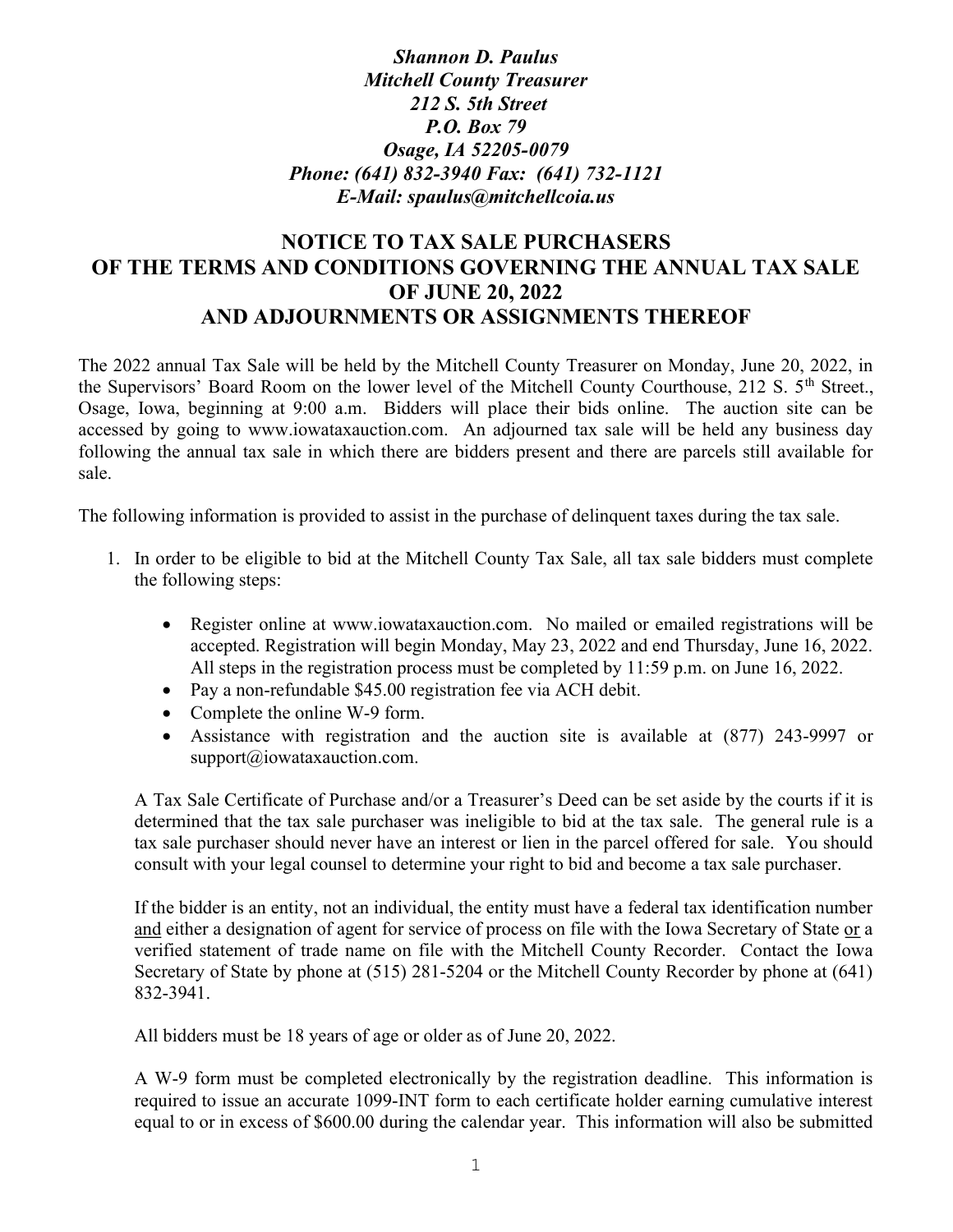to the Internal Revenue Service and may be needed when filing your Federal and State Income Tax returns.

2. The Delinquent Tax List for Mitchell County will be published the week of May 30th in the following newspapers:

> St. Ansgar Enterprise Journal  $205 \text{ W } 4^{\text{th}}$  Street St. Ansgar, IA 50472 (641) 713-4541

Parcels on the published list will also be available for review on the auction site by Friday, June 3rd. The auction site can be accessed by going to www.iowataxauction.com. You must complete the registration process in order to access the data.

3. All parcels shown in the publication are offered for sale except those that (1) have been paid subsequent to the publication; (2) those withheld due to bankruptcy laws prohibiting the sale.

Bids can be uploaded prior to the start of the sale but will not be applied until the sale opens at 9:00 a.m. on Monday, June 20th, 2022. The auction site can be accessed by going to www.iowataxauction.com. All parcels will be listed in the order they were published. The delinquent taxes on each parcel will be offered for sale to all bidders beginning with a 100% undivided interest. "Bid downs" will range in whole percentage points from 99% to 1%. Mitchell County will not be utilizing batches.

When the sale closes at 10:30 a.m., a tax sale certificate for each parcel will be awarded to the bidder that designates the smallest percentage for the total amount due. If two or more bidders have placed an equal bid and the bids are the smallest percentage offered, the successful bidder will be selected by using a random selection process.

All bids must be in good faith. All bids placed, whether intentional or not, are the responsibility of the bidder and may not be withdrawn.

4. Successful bidders will receive an invoice when the sale has closed. An ACH debit for the total amount due will automatically initiate from the account designated for the payment of registration fees. The total amount due will include all delinquent taxes, special assessments, interest, special assessment collection fees, publishing costs, and a certificate fee in the amount of \$20.00 for each certificate purchased.

If a tax sale bidder's payment is not honored, the bidder will have three business days following notification from the Treasurer to repay with guaranteed funds or the tax sale certificate(s) purchased will be canceled. A \$20.00 service fee will be assessed on any payments returned due to insufficient funds. The County Treasurer reserves the right to require guaranteed funds for any future payments from the tax sale bidder.

5. Please allow 7 to 15 days to receive your certificate(s). This allows the Treasurer's staff time to complete posting of records, editing of certificates, and balancing of the proceeds received from the tax sale.

 The tax sale certificate is assignable by endorsement and entry in the county system in the office of the County Treasurer from which the certificate was issued. For each assignment transaction, the Treasurer shall charge the assignee an assignment transaction fee of \$100.00 to be deposited to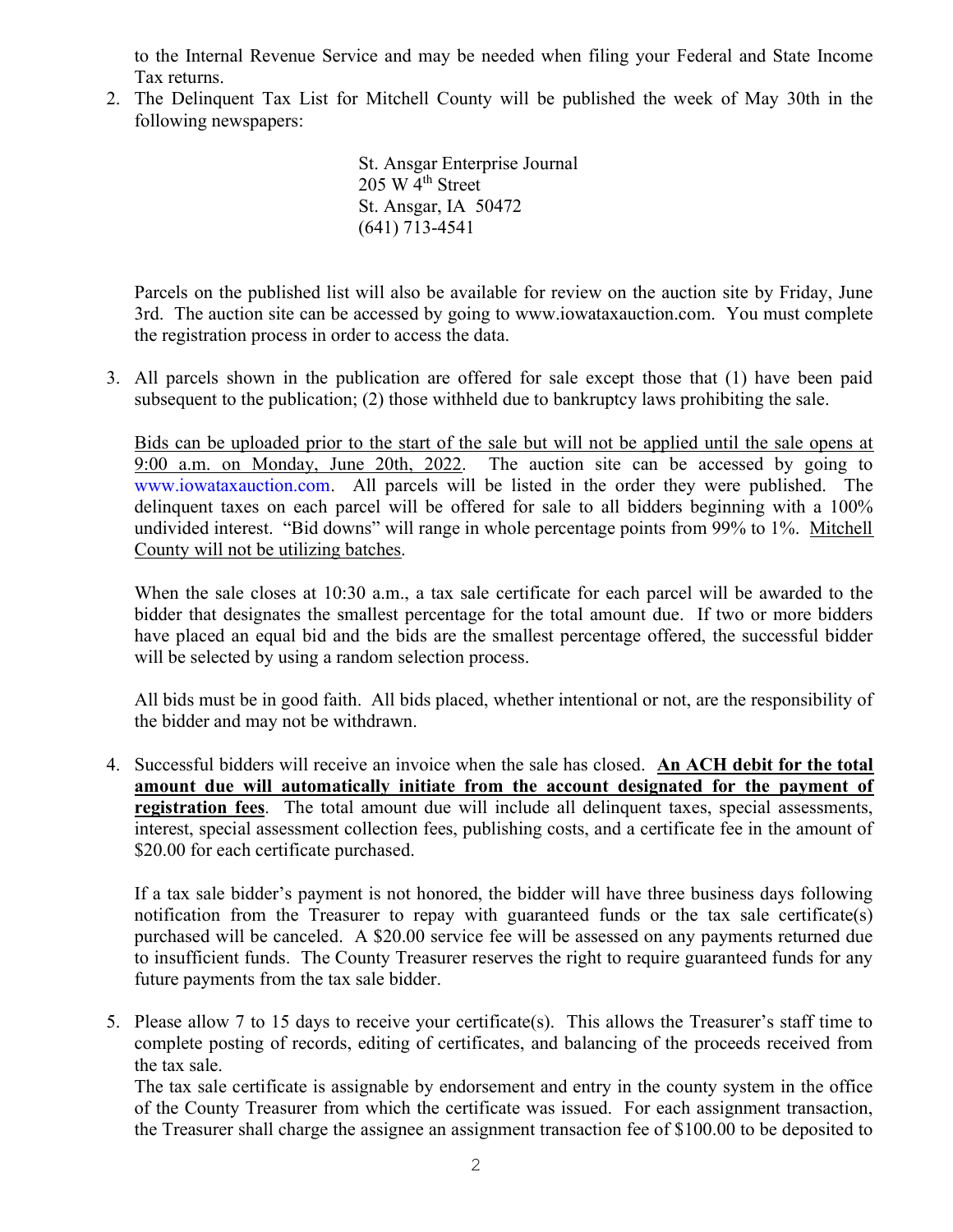the county general fund. The assignment transaction fee shall not be added to the amount necessary to redeem.

6. The tax sale certificate of purchase does not convey title to the purchaser. The titleholder of record or other interested party retains the right to redeem within a specified period of time, depending on the type of tax sale. If the tax sale remains unredeemed after this period has expired, the purchaser may begin the process to obtain a Tax Deed to the parcel.

## REGULAR TAX SALE

The 90 day Notice of Right of Redemption may be issued after one year and nine months from the date of the tax sale. (Parcels eligible for regular tax sale have been advertised only once.)

## PUBLIC BIDDER TAX SALE

The 90 day Notice or Right of Redemption may be issued nine months from the date of the tax sale. (Parcels eligible for public bidder tax sale have been advertised for two years and are indicated with an asterisk (\*) on the published tax sale list.)

## FAILURE TO OBTAIN DEED – CANCELLATION OF SALE

After three years have elapsed from the time of the tax sale, and the holder of a certificate has not filed an affidavit of service under Iowa Code Section 447.12, the Treasurer will cancel the tax sale certificate.

- 7. The Treasurer is required to notify the titleholder of record of the tax sale acquisition.
- 8. A tax sale purchaser may pay subsequent taxes and special assessments on the same parcel on which s/he holds the tax sale certificate. Please note, the Mitchell County Treasurer's Office requires all subsequent payments be made online at www.iowatreasurers.org. To access the subsequent tax payment module, select "Login" from the Tax Sale menu at www.iowatreasurers.org. After logging in, you will be able to access a list of parcels on which you hold a tax sale certificate. It is the investor's responsibility to review the list and confirm all applicable parcels are included in the online portfolio. You can select the items you want to pay and submit payment by ACH debit. A non-refundable fee of \$0.25 per parcel applies. Please contact our office if you need additional assistance.

Taxes for a subsequent year may be paid beginning one month and fourteen days following the date from which an installment becomes delinquent. Only items delinquent in the current fiscal year or prior may be paid as a "subsequent payment". Special assessments due in future years cannot be paid until the fiscal year in which they become due. Failure to report subsequent payments will result in their omission from the redemption calculation.

- 9. A redemption is not valid unless received by the Treasurer prior to the close of business on the 90th day from the date of completed service (except County held certificates). A redeemed tax sale will include the following:
	- a. The original tax sale amount, including the certificate fee paid by the purchaser at the time of the sale.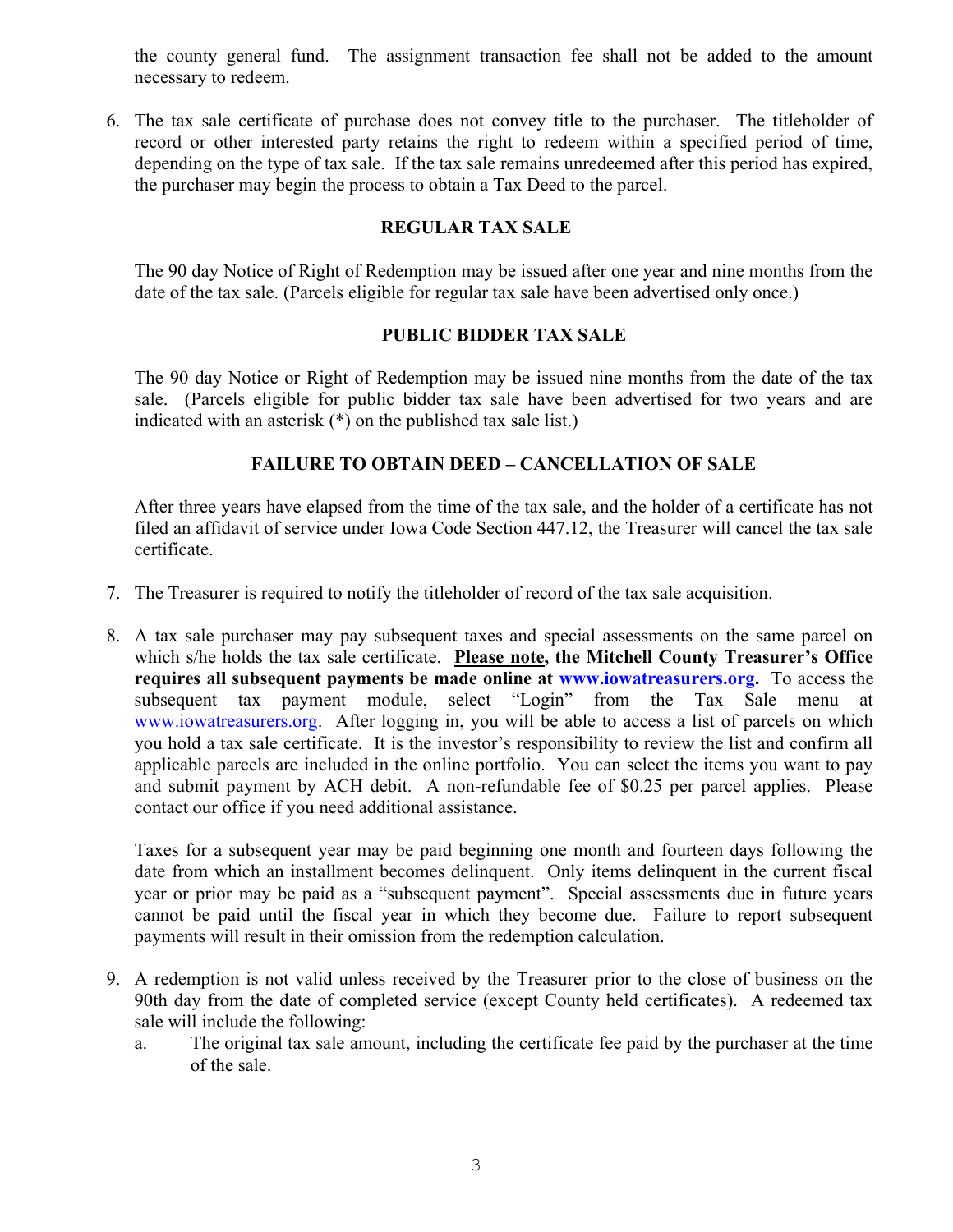- b. Interest in the amount of 2% per month calculated against the amount, for which the parcel was sold, including the amount paid for the certificate or purchase. Each fraction of a month is counted as a whole month.
- c. Subsequent tax payments paid by the purchaser and added to the amount of the sale, with interest in the amount of 2% per month. Each fraction of a month is counted as a whole month.
- d. For certificates sold on or after June 1, 2005, the cost of serving the notice, including the cost of sending certified mail notices, and the cost of publication under section 447.10, if publication is required, shall be added to the amount necessary to redeem. The cost of a record search, not to exceed \$300.00, shall also be added to the amount necessary to redeem if the search is performed by an abstracter who is an active participant in the title guaranty program under section 16.91 or by an attorney licensed to practice law in the State of Iowa. Costs filed with the Treasurer after redemption has been made shall not be collected by the Treasurer. However, the certificate holder may pursue collection through a court action against the parcel owner.

Costs incurred by the tax sale certificate holder may not be filed prior to the filing of the affidavit of service with the Treasurer.

10. The purchaser is responsible for checking parcels on which s/he holds the certificate of purchase for redemption.

Upon surrender of the tax sale certificates of a redeemed parcel, either in person or by mail, the Treasurer's Office will issue a check for the redemption amount, less the amount collected for any applicable redemption fees. The purchaser will receive a check directly or by mail and a copy of the redemption certificate, with a breakdown of the total amount of the redemption. The redemption certificate should be retained for income tax purpose.

If the original certificate of purchase has been lost or destroyed, a duplicate can be obtained from the Treasurer's Office at a cost of \$20.00.

In the event you have been reimbursed for a redemption and the tax sale redeemer's check is not honored, you will be required to return the funds to the Treasurer's Office. The tax sale certificate will be returned to you and the redemption will be canceled. The tax sale will be reinstated as of the original sale date. A subsequent redemption will be calculated from the date of the sale to date of repayment.

- 11. The fee for the issuance of a Treasurer's Tax Sale Deed is \$25.00 per parcel.
- 12. The certificate of purchase, the \$25.00 Treasurer's Tax Sale Deed issuance fee, and recording fees shall be submitted to the Mitchell County Treasurer within 90 calendar days after the redemption period expires. The Treasurer shall cancel the certificate for any tax sale certificate holder who fails to comply.
- 13. If it is determined that any item was erroneously sold, the certificate of purchase will be canceled. The certificate holder shall return the certificate of purchase and shall be reimbursed the principal amount of the investment. Interest will not be paid.